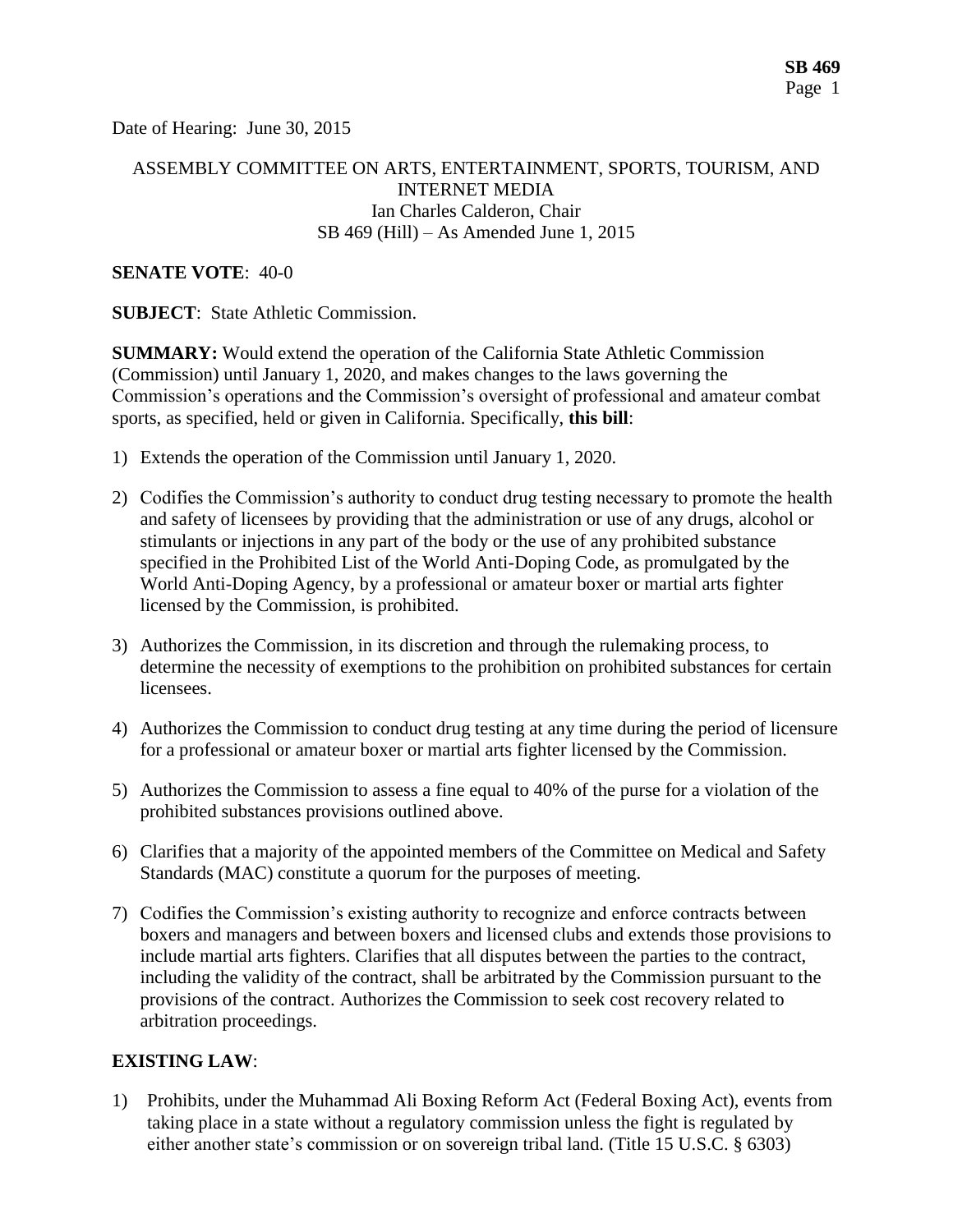- 2) Provides, under the Federal Boxing Act, or State Athletic Commission Act (State Act), for the licensing and regulation of boxers, kickboxers, martial arts athletes and events held in California by the Commission within the Department of Consumer Affairs and makes the Commission inoperative and repealed on January 1, 2016. (Business and Professions Code (BPC) § 18600 et seq.)
- 3) Establishes, until January 1, 2016, the Commission, renders the Commission subject to review by the appropriate policy committees of the Legislature and authorizes the Commission to appoint a person exempt from civil service as Executive Officer (EO). (BPC §§ 18602 and 18613)
- 4) Provides the Commission with sole direction, management, control of, and jurisdiction over all professional and amateur boxing, professional and amateur kickboxing, all forms and combinations of forms of full contact martial arts contests, including mixed martial arts (MMA), and matches or exhibitions conducted, held, or given within this state. Provides that no event shall take place without the prior approval of the Commission and that no person shall engage in the promotion of, or participate in, a boxing or martial arts contest, match, or exhibition without a license, and except in accordance with the State Act. (BPC § 18640)
- 5) Establishes Commission oversight for contracts between boxers and managers and between boxers or managers and licensed clubs and requires the original contract entered into between managers and boxers and promoters and boxers to be placed on file with the Commission at the time it is approved. Provides that all disputes between the parties to the contract, including the validity of the contract, shall be arbitrated pursuant to the provisions of the contract. (Title 4 California Code of Regulations (CCR) §§ 220 and 230)
- 6) Establishes an Advisory Committee on Medical and Safety Standards (MAC) consisting of six licensed physicians appointed by the Commission which meets for the purpose of studying and recommending medical and safety standards for the conduct of boxing, wrestling, and martial arts contests. Requires a majority vote of the Commission to appoint a person to the MAC. (BPC § 18645)
- 7) Provides the Commission with enforcement authority to revoke or suspend licenses or a violation of the State Act. Authorizes the Commission to suspend temporarily, any license until final determination by the Commission when, in the EO's opinion, the action is necessary to protect the public welfare or is in the best interest of boxing or martial arts. Provides that a suspension may be without advance hearing, but the suspended licensee may apply to the Commission for a hearing on the matter to determine if the suspension should be modified or set aside. Requires an application for a hearing to be in writing and received by the Commission within 30 days after the date of suspension. Requires the Commission, upon receipt of such written request, to set the matter for hearing within 30 days. (BPC §§ 18841 and 18842)
- 8) Authorizes the Commission, EO or his or her duly authorized representative to assess fines, not to exceed \$2,500, for each violation of any of the provisions of the State Act or any of the rules and regulations of the Commission (contained within Title 4 CCR §200-829). States that the fine may be assessed without advance hearing, but the licensee may apply to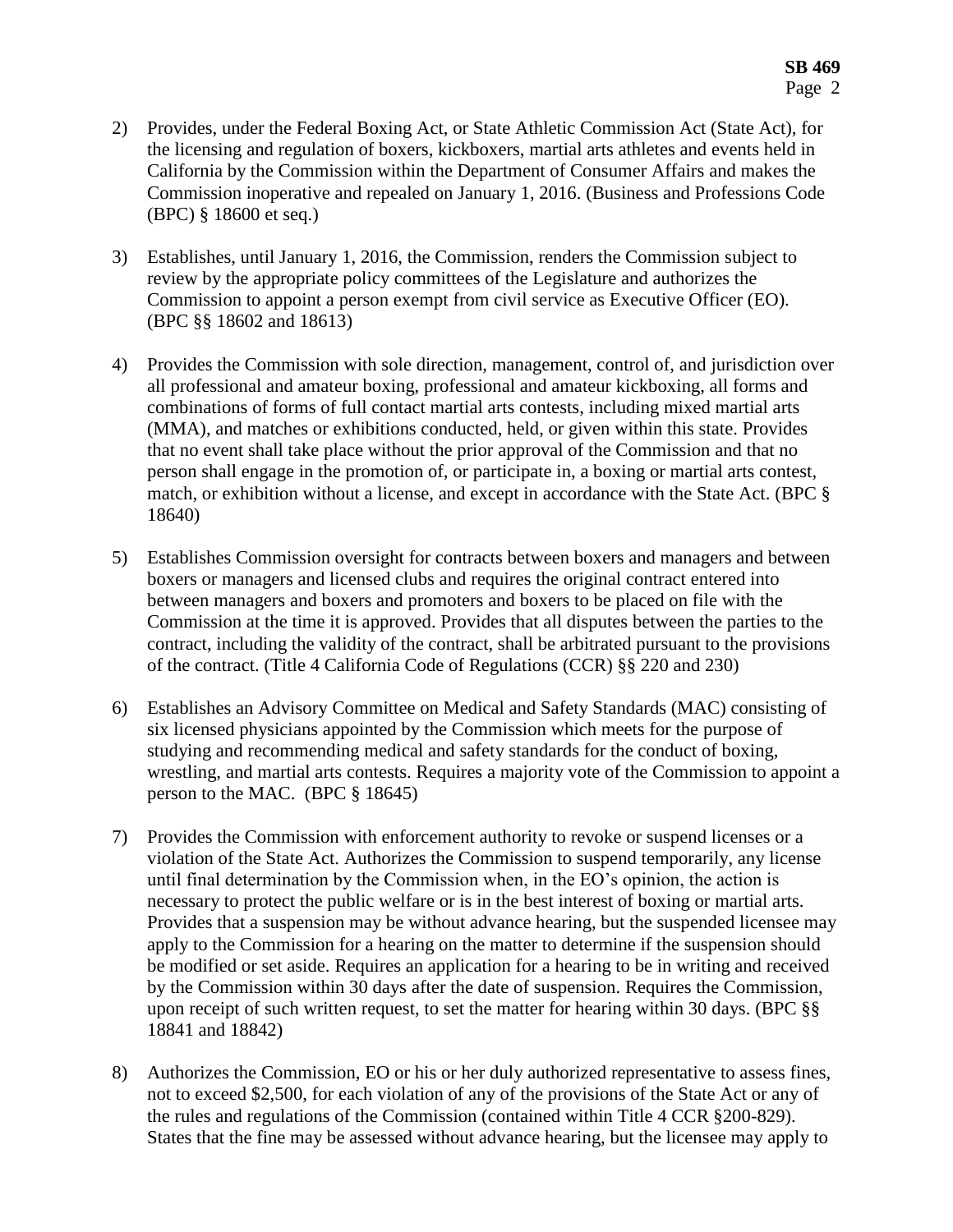the Commission for a hearing on the matter if such fine should be modified or set aside in the manner outlined above. (BPC § 18843)

- 9) Provides that if a licensee fails to pay any fine assessed within 30 days after receipt of notice by the EO, after time for appeal has passed or after action on an appeal by the Commission, the Commission may, without hearing, revoke or suspend the license held by the licensee and authorize the Attorney General (AG) to bring an action in superior court to collect the amount due and attorney's fees. Provides that the action shall be speedily determined by the court and shall take precedence over all matters pending therein except criminal cases, applications for injunction, or other matters to which special precedence has been given by law. (BPC § 18844)
- 10) Provides that any person who otherwise violates any provision of the State Act is guilty of a misdemeanor. (BPC § 18878)
- 11) Provides that the administration or use of any drugs, alcohol, or stimulants, or injections in any part of the body, either before or during a match, to or by any boxer is prohibited. (Title 4 CCR § 303)

**FISCAL EFFECT**: According to the Senate Appropriations Committee:

- Projected expenditures of approximately \$1.6 million annually (primarily from the Athletic Commission Fund), supporting 10.7 PY, until January 1, 2020, fully offset by annual fee revenues of approximately \$1.7 million.
- Costs of approximately \$115,000 in 2016-17 and \$107,000 annually ongoing for .5 PY of staff time and expenses related to additional drug tests. (Athletic Commission Fund)
- Estimated one-time costs of up to \$50,000 in 2015-16 to develop and adopt regulations providing for exceptions to drug testing requirements. (Athletic Commission Fund)
- Unknown increases in fine revenues for violations related to the use of prohibited substances. (Athletic Commission Fund)

# **COMMENTS**:

1) *Author's statement of need for legislation.* According to the author, "SB 469 in particular is necessary to extend the sunset date of the Commission in order to ensure the protection, health, welfare and safety of the athletes and fighters licensed by the Commission who participate in sports and events the Commission oversees. Federal Law, the Muhammad Ali Boxing Reform Act prohibits events from taking place in a state without a regulatory commission unless the fight is regulated by either another state's commission or on sovereign tribal land. Regulated events result in higher levels of protection for fighters than unauthorized or illegal events, in addition to added revenue for the state and a boon to the local economy where events take place. While the Commission has faced some administrative and front office challenges in the past, the real work that they do, and do really well, is on the ground level at the events. From the medical walk-through to checking the ring or cage to ensuring the fighter immediately undergoes a medical exam to staff ensuring that a fighter gets paid on the spot; this is where the Commission excels and it is important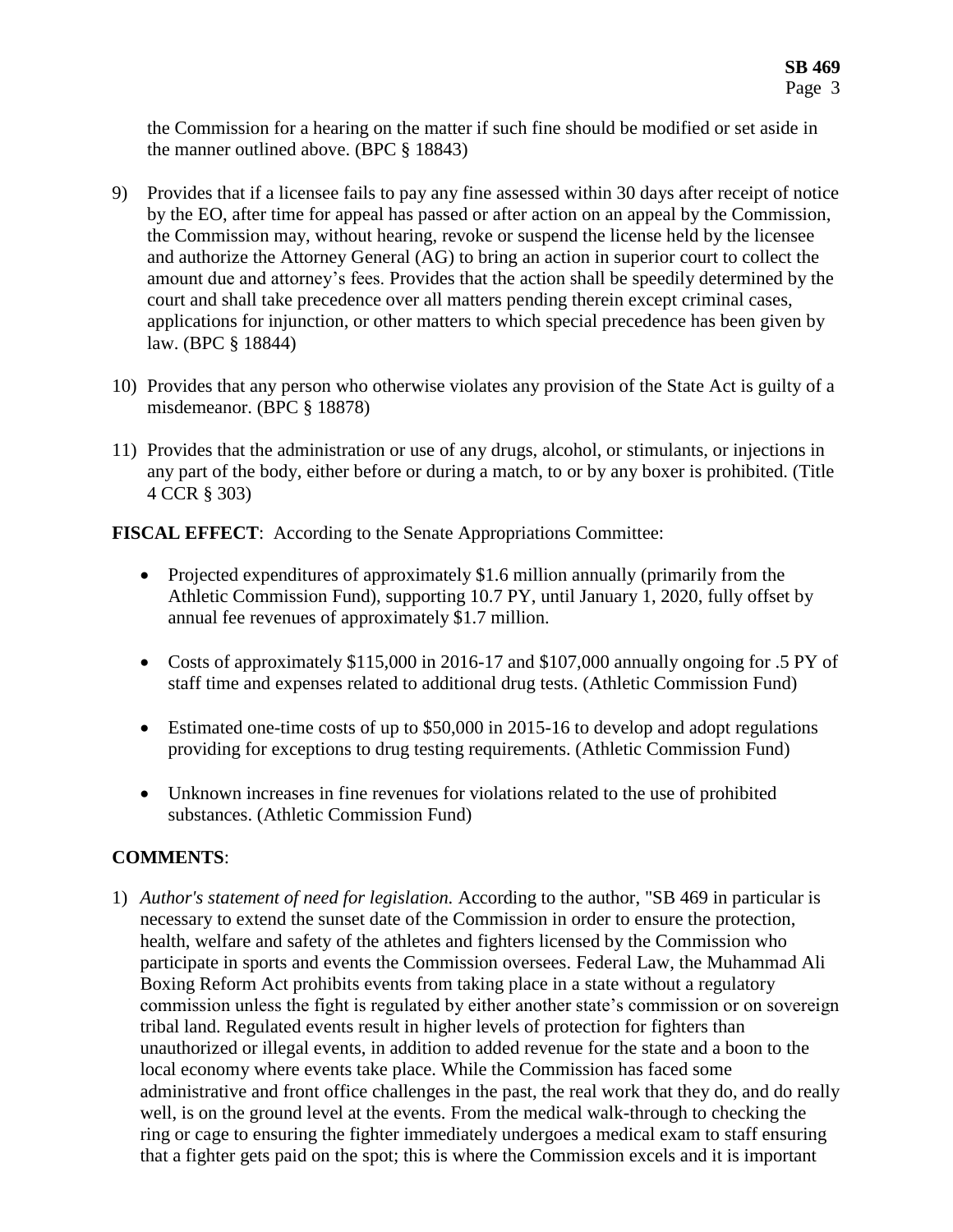for regulation of events to continue to ensure the highest degree of safety for the many individuals participating in these sports."

### 2) *Background*:

a) *Oversight Hearings and Sunset Review of Licensing Boards and Programs.* On March 18, 2015, the Senate Business, Professions and Economic Development Committee and the Assembly Business and Professions Committee and Arts, Entertainment, Sports, Tourism and Internet Media Committee (Committees) conducted a joint oversight hearing to review the California State Athletic Commission, as part of our regulatory oversight authority.

This bill, as well as the 11 other regulatory agency sunset bills considered this session, is intended to implement legislative changes as recommended by staff of the Committees and which are reflected in the Background Papers prepared by Committee staff for each agency and program reviewed by the Committees for this year.

b) *California State Athletic Commission.* The Commission is responsible for protecting the health and safety of its licensees; boxers, kickboxers and martial arts athletes. Established by initiative in 1924, stemming from concerns for athletes' injuries and deaths, the Commission provides direction, management, control of and jurisdiction over professional and amateur boxing, professional and amateur kickboxing, all forms and combinations of full contact martial arts contests, including MMA and matches or exhibitions conducted, held or given in California. The Commission oversees licensing, prohibited substance testing, and event regulation. Functionally, the Commission consists of four components; licensing, enforcement, regulating events and administering the Pension Fund. In 2014, the Commission supervised 128 events. As of March 2015, the Commission has so far supervised 38 events, including 18 boxing, eight MMA, one kickboxing.

The current Commission mission statement, as stated in its Strategic Plan, is as follows, "The California State Athletic Commission is dedicated to the health, safety and welfare of participants in regulated competitive sporting events, through ethical and professional service." The Commission is responsible for implementation and enforcement of the Boxing Act and the State Act. The Commission establishes requirements for licensure, issues and renews licenses, approves and regulates events, assigns ringside officials, investigates complaints received, and enforces applicable laws by issuing fines and suspending or revoking licenses.

The Commission is comprised of seven members. Five members are appointed by the Governor and subject to confirmation by the California State Senate Committee on Rules confirmation. One member is appointed by the Senate Committee on Rules and one member is appointed by the California Speaker of the Assembly. Commissioners are part-time employees who receive a \$100-a-day per diem. There are no qualifications for an individual appointed to the Commission; however, no person currently licensed as a promoter, manager or judge may serve on the Commission. The law also specifies that efforts should be made to ensure at least four members have experience in either medicine as a licensed physician or surgeon specializing in neurology, neurosurgery,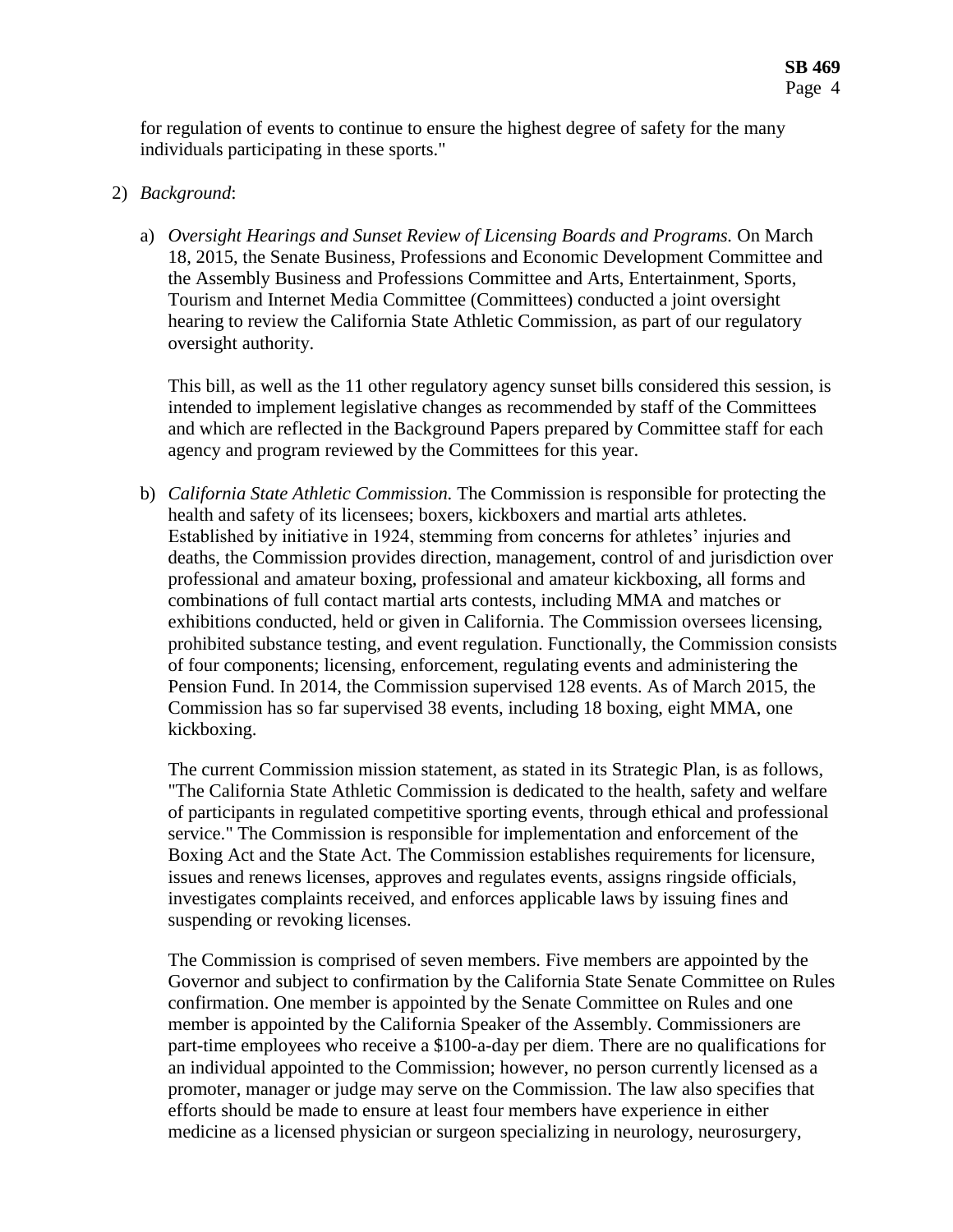head trauma or sports medicine, financial management, public safety, and the sports regulated by the Commission.

The Commission meets about six times per year to handle matters related to licensure and appeals of license denials, suspensions and fines; propose and review regulations or legislation focused on maintaining the health and safety of fighters; consider issues related to the Pension Fund and the Account; evaluate funding and revenue strategies, and; address a variety of topics brought forth by stakeholders.

According to information provided by the author, "The Commission has direct disciplinary authority to issue immediate suspensions and fines to ensure violations by Commission licensees are handled and reported quickly. The Commission also has the ability to issue cease and desist orders for unauthorized, illegal events in addition to the suspensions and license revocations for violations of the State Act and accompanying Commission regulations and rules. The Commission partners with the Office of the AG when license revocations, suspension or application denials are appealed. The Commission also conducts arbitrations for its licensees when disputes arise within either the boxer-manager or boxer-promoter agreements and has sole authority over these arbitration proceedings. The Commission's citation and fine option allows the Commission to penalize licensees rather than pursue formal discipline for less serious offenses, or offenses where probation or license revocation is not appropriate.

"The State Act creates the MAC consisting of six licensed physicians who are appointed by the Commission. This is the body the Commission looks to for guidance on key safety issues and meets to study, discuss and recommend standards for contests. This MAC rarely meets because of issues related to how many people constitute a quorum for purposes of an open meeting but should meet far more frequently, as these physicians typically know the landscape of the fighting world and can help the Commission better promote fighter health and safety. Particularly with all of the new studies and research documenting traumatic brain injury and technological advances to assess these injuries, it is important for the Commission to know what steps it may need to take to stay on top of licensee health based on the advice of the MAC.

"The Commission currently has one of the most thorough drug testing programs in the regulated combat sports landscape, but maintaining this important effort has high costs associated with it. The Commission's cite and fine ability allows for punishment to licensees for violations of the law that while significant, may not be serious enough to warrant license suspension. Fines are used as a penalty and are usually accompanied by a suspension or order to correct conduct. They are commonly issued against fighters for using prohibited substances and conduct that brings discredit to combative sports or the Commission. The Commission's current fines may not be deterring certain activity and may not be strong enough to make any kind of impact to professional fighters receiving high salaries. The Commission has also struggled to establish consistency in its citation and fine program, sometimes assigning small fines to certain fighters for some violations and large fines to others for similar violations. Some athletes receive over six figures to participate in bouts, and paying a \$2500 fine for use of an illegal substance does not make a dent in their earnings, thus potentially perpetuating use of the banned drugs without any noticeable penalty. Making it clear in the State Act, rather than just within the Commission's rules, that using prohibited substances on the World Anti-Doping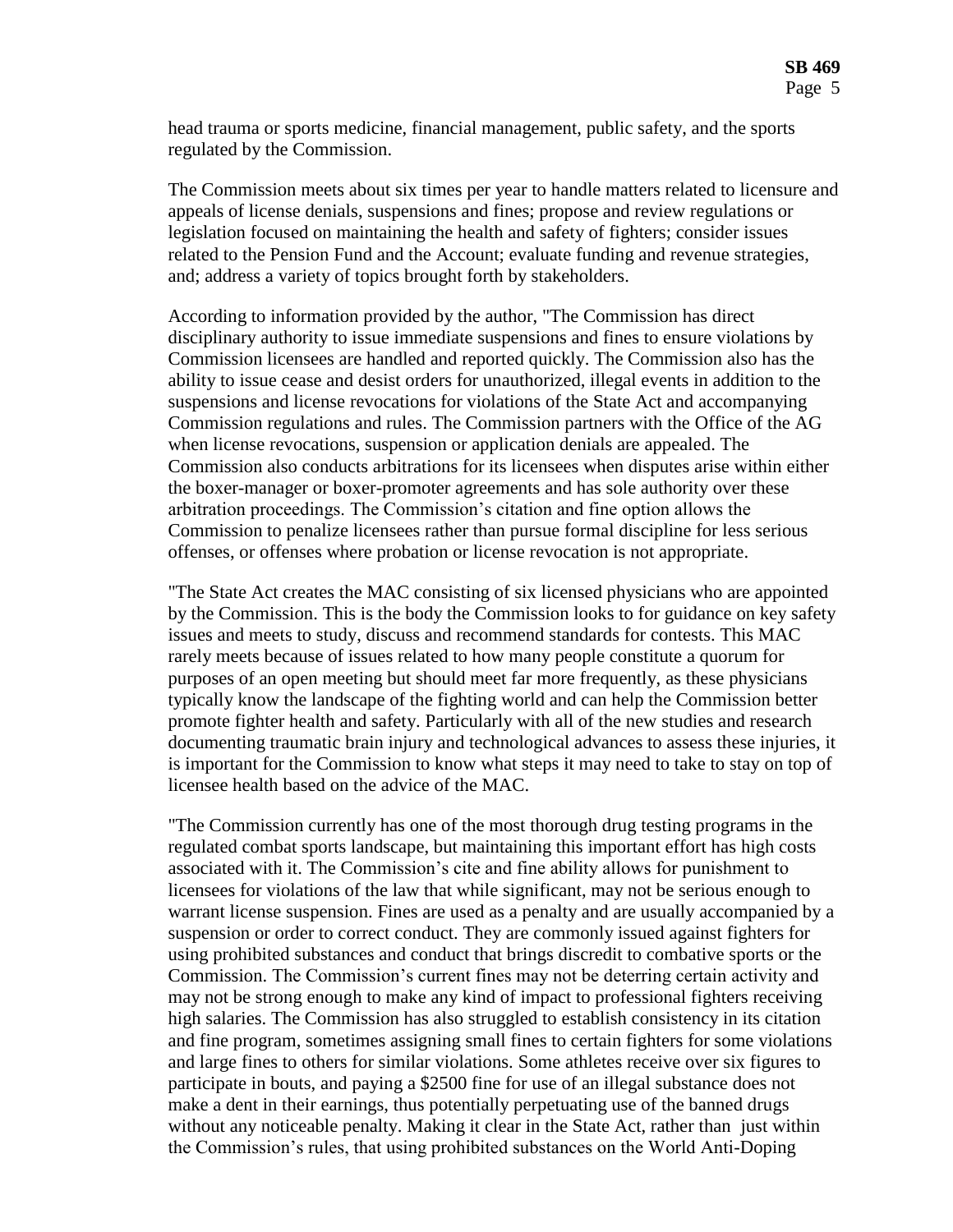Agency's (WADA) prohibited list is also prohibited in California, while also increasing the amount the Commission may assess for a violation, serves to maintain the integrity of these bouts and protect the participants. When a fighter uses performance enhancing substances they can not only harm themselves but may also do more damage to an opponent than they otherwise would have and establishing deterrents to this practice assists the Commission in fulfilling its oversight responsibilities.

"The Commission is responsible for arbitration between licensees and managers or promoters when contract disputes arise. The Commission absorbs costs related to arbitration for contract disputes that it oversees that may impede its ability to maintain a healthy fund balance. The Commission utilizes the services of the AG to conduct arbitration proceedings and is then billed for these services at a rate that is not feasible for the Commission to pay on an ongoing basis, as the Commission has consistently exceeded its AG expenditure authority but at the same time has a statutory requirement to assist fighters through this process. This bill seeks to allow for cost recovery while ensuring that any payment for arbitration does not serve as a deterrent to licensees seeking arbitration by the Commission."

- 3) *Major provisions of proposed legislation.* The following are some of the major issues pertaining to the Commission along with background information concerning the particular issue. Recommendations were made by Committee staff regarding the particular issue areas which needed to be addressed and changes adopted are reflected below.
	- *a) Issue: Medical Advisory Committee Quorum*

Background: The State Act creates an Advisory Committee on Medical and Safety Standards (MAC) consisting of six licensed physicians who are appointed by the Commission. The Commission has been advised that in order for the MAC to receive a quorum, a majority of appointed members must be present, which means that four of the six members must attend meetings. According to the Commission, the MAC does not always even have six member appointees who would be eligible to attend these important meetings where guidance on key safety issues is discussed and recommendations are agreed upon to submit to the Commission as a whole. A quorum is required for governing bodies to meet and conduct official business or take official action such as voting on agenda items. It is unclear whether this important advisory committee can only meet if a quorum is achieved or if the committee, the meetings for which are noticed publicly, can meet with, for example, only a majority of the appointed members present.

Recommendation and Proposed Statutory Change: Committee staff recommended necessary changes to the State Act to clarify how, when, according to what requirements for public meetings and under what circumstances the MAC can meet.

*This bill clarifies that a majority of the appointed members of the MAC constitute a quorum for the purposes of meeting.* 

*b) Issue: Technical Changes May Improve the Effectiveness of the State Act and Commission Operations, Use of Performance Enhancing Substances and Drug Testing Costs.*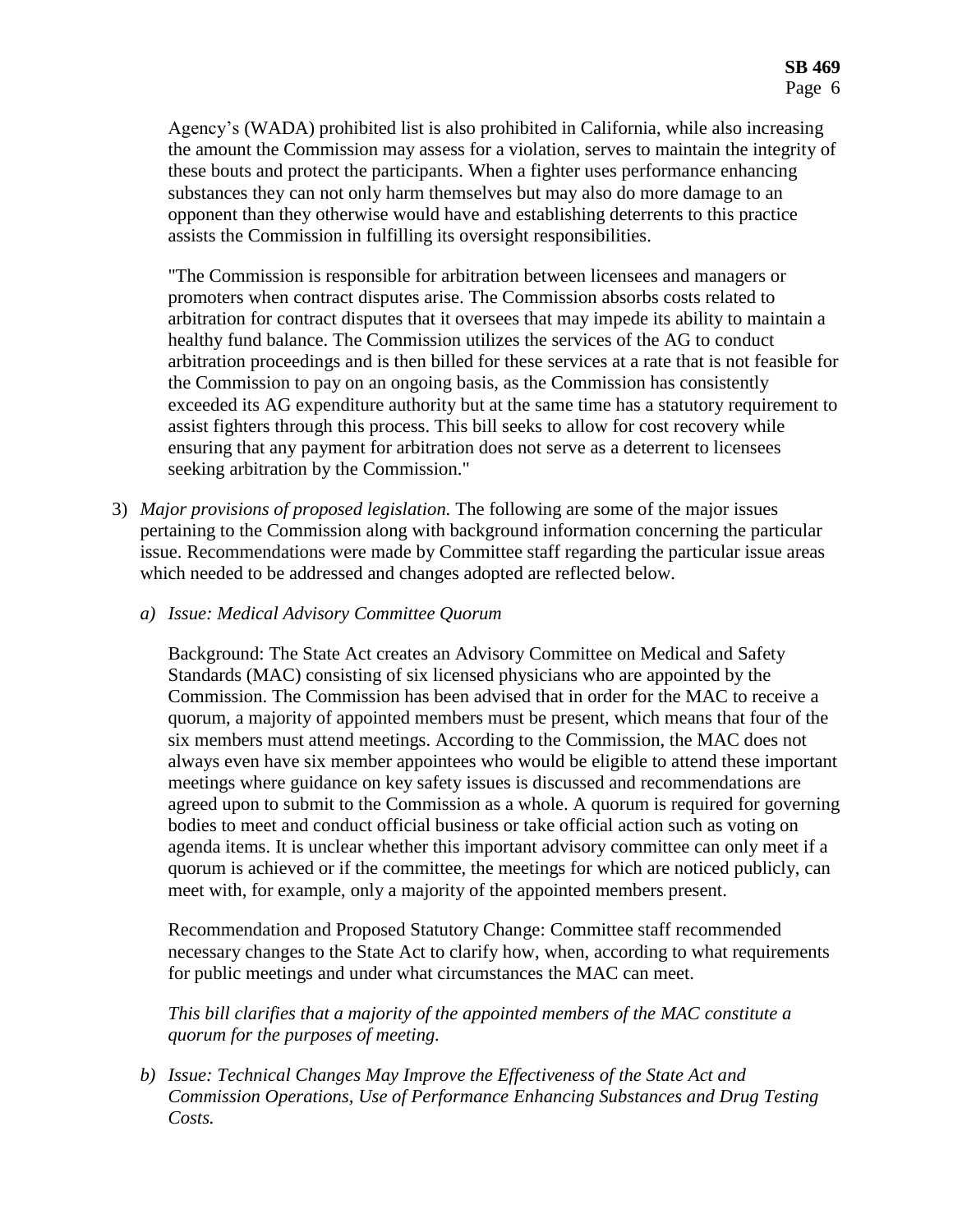Background: The Commission currently has one of the most thorough drug testing programs in the regulated combat sports landscape, but maintaining this important effort has high costs associated with it. The Commission's cite and fine ability allows for punishment to licensees for violations of the law that while significant, may not be serious enough to warrant license suspension. Fines are used as a penalty and are usually accompanied by a suspension or order to correct conduct. They are commonly issued against fighters for using prohibited substances and conduct that brings discredit to combative sports or the Commission. The Commission's current fines may not be deterring certain activity and may not be strong enough to make any kind of impact to professional fighters receiving high salaries. The Commission has also struggled to establish consistency in its citation and fine program, sometimes assigning small fines to certain fighters for some violations and large fines to others for similar violations.

The Commission has explored seeking increased authority to collect fines so that it can more effectively discipline its licensees, specifically by basing the amount of a fine on a percentage of the fighter's purse. Some athletes receive over six figures to participate in bouts, and paying a \$2500 fine for use of an illegal substance does not make a dent in their earnings, thus potentially perpetuating use of the banned drugs without any noticeable penalty. The Commission reports that having this option will provide a greater level of deterrence for highly paid athletes. Other states like Nevada take between 3 and 40% of a fighter's purse for the event where the violation occurs.

Recommendation and Proposed Statutory Change: Committee staff recommended that the Committees authorize the Commission in statute to adjust its fine collection abilities so that it may collect a percentage of a fighter's purse for certain substance abuse violations and asked the Commission to advise the Committees of any statutory changes necessary to continue to keep California standards for banned substances on par with international agencies like WADA. Committee staff also recommended making technical changes to the State Act to clarify that athlete licensees are subject to drug testing throughout the period of their licensure, rather than only connected to an event (drug testing directly prior to or at an event) and recommended clarifying that blood and urine samples are both acceptable for drug testing.

*This bill codifies the Commission's authority to conduct drug testing necessary to promote the health and safety of licensees by providing that the administration or use of any drugs, alcohol or stimulants or injections in any part of the body or the use of any prohibited substance specified in the Prohibited List of the World Anti-Doping Code, as promulgated by the World Anti-Doping Agency, by a professional or amateur boxer or martial arts fighter licensed by the Commission, is prohibited. The bill also authorizes the Commission, in its discretion and through the rulemaking process, to determine the necessity of exemptions to the prohibition on prohibited substances for certain licensees. This bill authorizes the Commission to conduct drug testing at any time during the period of licensure for a professional or amateur boxer or martial arts fighter licensed by the Commission and authorizes the Commission to collect blood and urine specimens from a professional or amateur boxer or martial arts fighter licensed by the Commission in order to detect the presence of any prohibited substances. The bill requires collection of specimens to be done in the presence of authorized Commission personnel. The bill also authorizes the Commission to assess a fine equal to 40% of the total purse for a violation of the prohibited substances provisions outlined above.*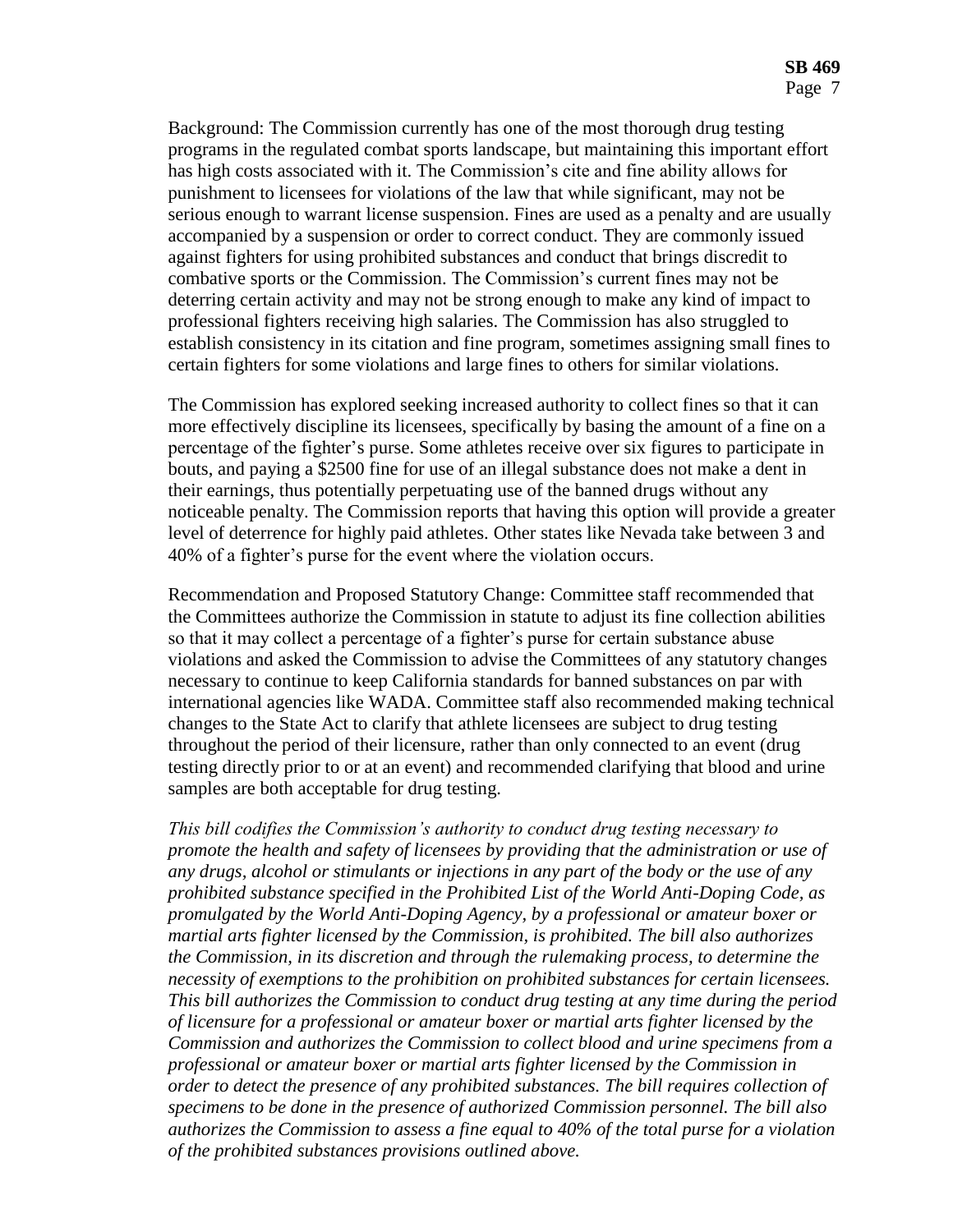#### *c) Issue: Arbitration Cost Recovery*

Background: The Commission is responsible for arbitration between licensees and managers or promoters when contract disputes arise. The Commission absorbs costs related to arbitration for contract disputes that it oversees that may impede its ability to maintain a healthy fund balance. The Commission utilizes the services of the AG to conduct arbitration proceedings and is then billed for these services at a rate that is not feasible for the Commission to pay on an ongoing basis. The Commission has exceeded its AG expenditure authority yet has a statutory requirement to assist fighters through this process. The question was raised as to whether parties involved should absorb certain costs, ensuring that any payment for arbitration does not serve as a deterrent to licensees seeking arbitration.

Recommendation and Proposed Statutory Change: Committee staff recommended that the Commission be authorized to seek cost recovery for arbitration and requested that the Commission provide additional information about the instances under which it might collect reimbursement costs for arbitration and what the options may be for determining the costs paid by licensees (for example, a percentage of the disputed fees).

*This bill codifies the Commission's existing authority to recognize and enforce contracts between boxers and managers and between boxers and licensed clubs and extends those provisions to include martial arts fighters. The bill also clarifies that all disputes between the parties to the contract, including the validity of the contract, shall be arbitrated by the Commission pursuant to the provisions of the contract and authorizes the Commission to seek cost recovery related to arbitration proceedings.*

## *d) Issue: Continuation of the Commission*

Background: California's professional and amateur boxers, kickboxers and mixed martial arts athletes are better served with appropriate oversight by a Commission, and the state benefits from holding these events in California. If the Commission goes away, large scale events held in communities throughout the state will not happen, taking with them the economic windfall to local businesses. Most significantly, fighting will still take place, in an underground, unregulated environment that is not conducive to protecting athletes and promoting career opportunities and abilities of many young people.

The most important work of the Commission happens on the ground level, managing and overseeing events and promoting the well-being of the competitors participating in combat sporting events in California. While the Commission has struggled with basic operational and administrative functions over the years, the current membership and management have shown a commitment to improve the Commission's overall efficiency and effectiveness and are working cooperatively with the Legislature and the Committees to bring about necessary changes.

Recommendation and Proposed Statutory Change: Committee staff recommended the Commission's operations and the State Act be extended for four years and be reviewed at that time by the respective Committees of the Senate and Assembly. Committee staff recommended that boxers, kickboxers and mixed martial arts athletes continue to be regulated by the current Commission members in order to protect the interests of athletes and the public and be reviewed once again in four years.